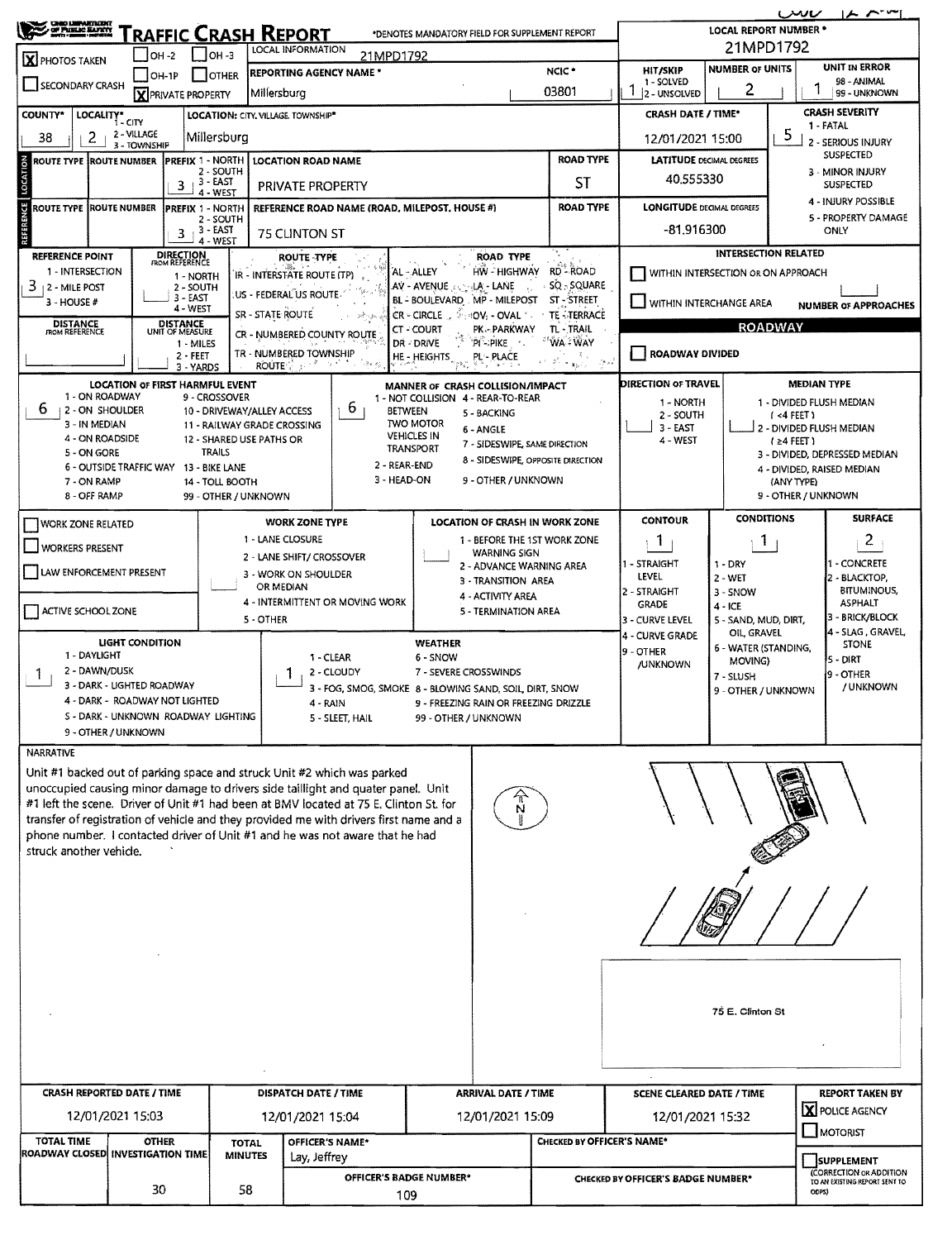|                                                                                         |                                                                                          |                                                           | <b>LOCAL REPORT NUMBER</b> |                                                                               |                                                              |                                                   |                                                       |                                                                |                              |                                                        |  |  |  |  |
|-----------------------------------------------------------------------------------------|------------------------------------------------------------------------------------------|-----------------------------------------------------------|----------------------------|-------------------------------------------------------------------------------|--------------------------------------------------------------|---------------------------------------------------|-------------------------------------------------------|----------------------------------------------------------------|------------------------------|--------------------------------------------------------|--|--|--|--|
|                                                                                         | <b>OHIO DEPARTMENT</b><br><u>DP FLOANG MANKYY</u>                                        |                                                           | 21MPD1792                  |                                                                               |                                                              |                                                   |                                                       |                                                                |                              |                                                        |  |  |  |  |
| UNIT#                                                                                   | OWNER NAME: LAST, FIRST, MIDDLE (CI SAME AS ORIVER)                                      |                                                           |                            |                                                                               |                                                              |                                                   | OWNER PHONE2NCLUDE AREA CODE (E) SAME AS DRIVERY      | DAMAGE                                                         |                              |                                                        |  |  |  |  |
|                                                                                         | BROWN, JONATHAN, A                                                                       |                                                           |                            |                                                                               |                                                              | 802-923-6392                                      |                                                       | DAMAGE SCALE                                                   |                              |                                                        |  |  |  |  |
|                                                                                         | OWNER ADDRESS: STREET, CITY, STATE, ZIP ( C) SAME AS DRIVERI                             |                                                           |                            |                                                                               |                                                              |                                                   |                                                       | 1 - NONE<br>3 - FUNCTIONAL DAMAGE                              |                              |                                                        |  |  |  |  |
|                                                                                         | 67 COVEY RD, WESTFORD, VT, 05494                                                         |                                                           |                            |                                                                               |                                                              |                                                   |                                                       | 2<br>2 - MINOR DAMAGE<br>4 - DISABLING DAMAGE<br>9 - UNKNOWN   |                              |                                                        |  |  |  |  |
|                                                                                         | <b>COMMERCIAL CARRIER: NAME, ADDRESS, CITY, STATE, ZIP</b>                               |                                                           |                            |                                                                               |                                                              |                                                   | COMMERCIAL CARRIER PHONE: INCLUDE AREA CODE           | <b>DAMAGED AREA(S)</b>                                         |                              |                                                        |  |  |  |  |
|                                                                                         |                                                                                          |                                                           |                            |                                                                               |                                                              |                                                   |                                                       | INDICATE ALL THAT APPLY                                        |                              |                                                        |  |  |  |  |
|                                                                                         | LP STATE   LICENSE PLATE #<br>FDD219                                                     |                                                           |                            | <b>VEHICLE IDENTIFICATION #</b><br>JF1GPAA68E9222412                          | <b>VEHICLE YEAR</b><br><b>VEHICLE MAKE</b><br>SUBARU<br>2014 |                                                   |                                                       | 12                                                             |                              |                                                        |  |  |  |  |
| VT<br><b>TINSURANCE</b>                                                                 | <b>INSURANCE COMPANY</b>                                                                 |                                                           |                            | <b>INSURANCE POLICY #</b>                                                     |                                                              | <b>COLOR</b>                                      | <b>VEHICLE MODEL</b>                                  | 12                                                             |                              |                                                        |  |  |  |  |
| <b>X</b> VERIFIED                                                                       | USAA                                                                                     |                                                           |                            | 004994867U                                                                    |                                                              | <b>GRN</b>                                        | <b>IMPREZA</b>                                        | 10                                                             |                              |                                                        |  |  |  |  |
|                                                                                         | <b>TYPE or USE</b>                                                                       |                                                           |                            | US DOT #                                                                      |                                                              | TOWED BY: COMPANY NAME                            |                                                       |                                                                |                              |                                                        |  |  |  |  |
| IN EMERGENCY<br>COMMERCIAL<br><b>GOVERNMENT</b><br>RESPONSE<br>VEHICLE WEIGHT GVWR/GCWR |                                                                                          |                                                           |                            |                                                                               |                                                              | <b>HAZARDOUS MATERIAL</b>                         |                                                       |                                                                |                              |                                                        |  |  |  |  |
| <b>INTERLOCK</b><br><b>DEVICE</b>                                                       | <b>X</b> HIT/SKIP UNIT                                                                   | # OCCUPANTS                                               |                            | 1 - ≤10K LBS.                                                                 |                                                              | IMATERIAL<br><b>CLASS#</b><br>RELEASED            | <b>PLACARD ID#</b>                                    |                                                                |                              |                                                        |  |  |  |  |
| <b>EQUIPPED</b>                                                                         |                                                                                          |                                                           |                            | 2 - 10.001 - 26K LBS.<br>$3 - 26K$ LBS.                                       |                                                              | PLACARD                                           |                                                       | ô<br>5                                                         |                              |                                                        |  |  |  |  |
|                                                                                         | 1 - PASSENGER CAR                                                                        | 6 - VAN (9-15 SEATS)                                      |                            | 12 - GOLF CART                                                                |                                                              | 18 - LIMO (LIVERY VEHICLE)                        | 23 - PEDESTRIAN/SKATER                                |                                                                |                              |                                                        |  |  |  |  |
|                                                                                         | 2 - PASSENGER VAN<br>(MINIVAN)                                                           | 7 - MOTORCYCLE 2-WHEELED<br>B - MOTORCYCLE 3-WHEELED      |                            | 13 - SNOWMOBILE<br>14 - SINGLE UNIT                                           | 20 - OTHER VEHICLE                                           | 19 - BUS (16+ PASSENGERS)                         | 24 - WHEELCHAIR (ANY TYPE)<br>25 - OTHER NON-MOTORIST | 10                                                             | u                            |                                                        |  |  |  |  |
|                                                                                         | UNIT TYPE 3 - SPORT UTILITY<br>VEHICLE                                                   | 9 - AUTOCYCLE                                             |                            | <b>TRUCK</b><br>1S - SEMI-TRACTOR                                             | 21 - HEAVY EQUIPMENT                                         |                                                   | 26 - BICYCLE                                          |                                                                | 10                           |                                                        |  |  |  |  |
|                                                                                         | 4 - PICK UP                                                                              | 10 - MOPED OR MOTORIZED<br><b>BICYCLE</b>                 |                            | 16 - FARM EQUIPMENT                                                           |                                                              | 22 - ANIMAL WITH RIDER OR<br>ANIMAL-DRAWN VEHICLE | 27 - TRAIN<br>99 - UNKNOWN OR HIT/SKIP                |                                                                |                              |                                                        |  |  |  |  |
|                                                                                         | S - CARGO VAN<br>(ATV/UTV)                                                               | 11 - ALL TERRAIN VEHICLE                                  |                            | 17 - MOTORHOME                                                                |                                                              |                                                   |                                                       |                                                                |                              |                                                        |  |  |  |  |
|                                                                                         | # OF TRAILING UNITS                                                                      |                                                           |                            |                                                                               |                                                              |                                                   |                                                       | 12                                                             |                              | 12                                                     |  |  |  |  |
|                                                                                         | WAS VEHICLE OPERATING IN AUTONOMOUS<br>MODE WHEN CRASH OCCURRED?                         |                                                           |                            | 0 - NO AUTOMATION                                                             |                                                              | 3 - CONDITIONAL AUTOMATION 9 - UNKNOWN            |                                                       |                                                                |                              | 12                                                     |  |  |  |  |
| 2                                                                                       |                                                                                          |                                                           | 0                          | 1 - DRIVER ASSISTANCE                                                         |                                                              | 4 - HIGH AUTOMATION                               |                                                       |                                                                |                              |                                                        |  |  |  |  |
|                                                                                         | 1 - YES 2 - NO 9 - OTHER / UNKNOWN AUTONOMOUS 2 - PARTIAL AUTOMATION 5 - FULL AUTOMATION |                                                           | MODE LEVEL                 |                                                                               |                                                              |                                                   |                                                       |                                                                |                              |                                                        |  |  |  |  |
|                                                                                         | 1 - NONE                                                                                 | 6 - BUS - CHARTER/TOUR                                    |                            | 11 - FIRE                                                                     | 16 - FARM                                                    |                                                   | 21 - MAIL CARRIER                                     |                                                                |                              |                                                        |  |  |  |  |
|                                                                                         | $2 - TAXI$<br>3 - ELECTRONIC RIDE                                                        | 7 - BUS - INTERCITY                                       |                            | 12 - MILITARY<br>13 - POLICE                                                  |                                                              | 17 - MOWING                                       | 99 - OTHER / UNKNOWN                                  |                                                                |                              |                                                        |  |  |  |  |
| <b>SPECIAL</b>                                                                          | SHARING                                                                                  | B - BUS - SHUTTLE<br>9 - BUS - OTHER                      |                            | 14 - PUBLIC UTILITY                                                           |                                                              | 18 - SNOW REMOVAL<br>19 - TOWING                  |                                                       |                                                                |                              |                                                        |  |  |  |  |
|                                                                                         | FUNCTION 4 - SCHOOL TRANSPORT<br>S - BUS - TRANSIT/COMMUTER                              | 10 - AMBULANCE                                            |                            | 15 - CONSTRUCTION EQUIP.                                                      |                                                              | 20 - SAFETY SERVICE<br>PATROL                     |                                                       |                                                                | 12                           | 12<br>12                                               |  |  |  |  |
|                                                                                         | 1 - NO CARGO BODY TYPE                                                                   | 4 - LOGGING                                               |                            | 7 - GRAIN/CHIPS/GRAVEL                                                        | 11 - DUMP                                                    |                                                   | 99 - OTHER / UNKNOWN                                  |                                                                |                              |                                                        |  |  |  |  |
| / NOT APPLICABLE<br>S - INTERMODAL<br>8 - POLE                                          |                                                                                          |                                                           |                            |                                                                               |                                                              | 12 - CONCRETE MIXER                               |                                                       |                                                                |                              | t U – B                                                |  |  |  |  |
| CARGO<br><b>BODY</b>                                                                    | 2 - BUS<br>3 - VEHICLE TOWING                                                            | <b>CONTAINER CHASSIS</b><br>6 - CARGOVAN                  |                            | 9 - CARGO TANK                                                                |                                                              | 13 - AUTO TRANSPORTER                             |                                                       |                                                                |                              | 138<br>$H$ T<br>9<br>з<br>9<br>Е                       |  |  |  |  |
| <b>TYPE</b>                                                                             | ANOTHER MOTOR VEHICLE                                                                    | /ENCLOSED BOX                                             |                            | 10 - FLAT BED                                                                 |                                                              | 14 - GARBAGE/REFUSE                               |                                                       |                                                                |                              |                                                        |  |  |  |  |
|                                                                                         | 1 - TURN SIGNALS<br>2 - HEAD LAMPS                                                       | 4 - BRAKES<br>S - STEERING                                |                            | 7 - WORN OR SLICK TIRES                                                       |                                                              | 9 - MOTOR TROUBLE                                 | 99 - OTHER / UNKNOWN                                  |                                                                |                              |                                                        |  |  |  |  |
| <b>VEHICLE</b>                                                                          | 3 - TAIL LAMPS                                                                           | <b>6 - TIRE BLOWOUT</b>                                   |                            | 8 - TRAILER EQUIPMENT<br><b>DEFECTIVE</b>                                     |                                                              | 10 - DISABLED FROM PRIOR<br><b>ACCIDENT</b>       |                                                       |                                                                |                              |                                                        |  |  |  |  |
| <b>DEFECTS</b>                                                                          |                                                                                          |                                                           |                            |                                                                               |                                                              |                                                   |                                                       | $\Box$ - NO DAMAGE [ 0 ]                                       |                              | UNDERCARRIAGE [ 14 ]                                   |  |  |  |  |
|                                                                                         | 1 - INTERSECTION -<br><b>MARKED CROSSWALK</b>                                            | 4 - MIDBLOCK -<br>MARKED CROSSWALK                        |                            | 7 - SHOULDER/ROADSIDE<br><b>B-SIDEWALK</b>                                    |                                                              | 10 - DRIVEWAY ACCESS<br>11 - SHARED USE PATHS     | 99 - OTHER / UNKNOWN                                  | $\Box$ - ALL AREAS [ 15 ]<br>$\Box$ TOP [13]                   |                              |                                                        |  |  |  |  |
| LOCATION                                                                                | NON-MOTORIST 2 - INTERSECTION -<br>UNMARKED CROSSWALK                                    | S - TRAVEL LANE -<br>OTHER LOCATION                       |                            | 9 - MEDIAN/CROSSING                                                           |                                                              | OR TRAILS<br>12 - FIRST RESPONDER                 |                                                       | $\Box$ - UNIT NOT AT SCENE [ 16 ]                              |                              |                                                        |  |  |  |  |
| AT IMPACT                                                                               | 3 - INTERSECTION - OTHER                                                                 | 6 - BICYCLE LANE                                          |                            | <b>ISLAND</b>                                                                 |                                                              | AT INCIDENT SCENE                                 |                                                       |                                                                |                              |                                                        |  |  |  |  |
|                                                                                         | 1 - NON-CONTACT                                                                          | 1 - STRAIGHT AHEAD<br>2 - BACKING                         |                            | 9 - LEAVING TRAFFIC<br>LANE                                                   |                                                              | 15 - WALKING, RUNNING,<br>JOGGING, PLAYING        | 21 - STANDING OUTSIDE<br>DISABLED VEHICLE             |                                                                |                              | <b>INITIAL POINT OF CONTACT</b>                        |  |  |  |  |
| 4                                                                                       | 2 - NON-COLLISION<br>2                                                                   | 3 - CHANGING LANES                                        |                            | 10 - PARKED                                                                   |                                                              | 16 WORKING                                        | 99 - OTHER / UNKNOWN                                  | 0 - NO DAMAGE                                                  |                              | 14 - UNDERCARRIAGE.                                    |  |  |  |  |
| <b>ACTION</b>                                                                           | 3 - STRIKING                                                                             | 4 - OVERTAKING/PASSING<br>PRE-CRASH S - MAKING RIGHT TURN |                            | 11 - SLOWING OR STOPPED<br>IN TRAFFIC                                         |                                                              | 17 - PUSHING VEHICLE<br>18 - APPROACHING OR       |                                                       | 5<br>1-12 - REFER TO UNIT 15 - VEHICLE NOT AT SCENE<br>DIAGRAM |                              |                                                        |  |  |  |  |
|                                                                                         | 4 - STRUCK<br>5 - 80TH STRIKING                                                          | <b>ACTIONS 6 - MAKING LEFT TURN</b><br>7 - MAKING U-TURN  |                            | 12 - DRIVERLESS                                                               |                                                              | LEAVING VEHICLE<br>19 - STANDING                  |                                                       | 99 - UNKNOWN<br>13 - TOP                                       |                              |                                                        |  |  |  |  |
|                                                                                         | & STRUCK                                                                                 | <b>B-ENTERING TRAFFIC</b>                                 |                            | 13 - NEGOTIATING A CURVE<br>14 - ENTERING OR CROSSING 20 - OTHER NON-MOTORIST |                                                              |                                                   |                                                       |                                                                |                              |                                                        |  |  |  |  |
|                                                                                         | 9 - OTHER / UNKNOWN<br>1 - NONE                                                          | LANE                                                      |                            | SPECIFIED LOCATION<br>8 - FOLLOWING TOO CLOSE 13 - IMPROPER START FROM        |                                                              | 18 - OPERATING DEFECTIVE                          | 23 - OPENING DOOR INTO                                |                                                                |                              | <b>TRAFFIC</b>                                         |  |  |  |  |
|                                                                                         | 2 - FAILURE TO YIELD                                                                     | /ACDA                                                     |                            | A PARKED POSITION                                                             |                                                              | <b>EQUIPMENT</b>                                  | ROADWAY                                               | <b>TRAFFICWAY FLOW</b><br>1 - ONE-WAY                          |                              | <b>TRAFFIC CONTROL</b><br>1 - ROUNDABOUT 4 - STOP SIGN |  |  |  |  |
| 12                                                                                      | 3 - RAN RED UGHT<br>4 - RAN STOP SIGN                                                    | 9 - IMPROPER LANE<br><b>CHANGE</b>                        |                            | 14 - STOPPED OR PARKED<br><b>ILLEGALLY</b>                                    |                                                              | 19 - LOAD SHIFTING<br>/FALUNG/SPILLING            | 99 - OTHER IMPROPER<br><b>ACTION</b>                  | 2 - TWO-WAY                                                    | 6                            | 2 - SIGNAL<br>5 - YIELD SIGN                           |  |  |  |  |
|                                                                                         | S - UNSAFE SPEED<br>CONTRIBUTING 6 - IMPROPER TURN                                       | 10 - IMPROPER PASSING<br>11 - DROVE OFF ROAD              |                            | 15 - SWERVING TO AVOID<br>16 - WRONG WAY                                      |                                                              | 20 - IMPROPER CROSSING<br>21 - LYING IN ROADWAY   |                                                       |                                                                |                              | 3 - FLASHER<br>6 - NO CONTROL                          |  |  |  |  |
|                                                                                         | CIRCUMSTANCES 7 - LEFT OF CENTER                                                         | 12 - IMPROPER BACKING                                     |                            | 17 - VISION OBSTRUCTION                                                       |                                                              | 22 - NOT DISCERNIBLE                              |                                                       | # or THROUGH LANES                                             |                              | <b>RAIL GRADE CROSSING</b>                             |  |  |  |  |
| SEOUENCE OF EVENTS                                                                      |                                                                                          |                                                           |                            |                                                                               |                                                              |                                                   |                                                       | ON ROAD                                                        |                              | 1 - NOT INVLOVED<br>2 - INVOLVED-ACTIVE CROSSING       |  |  |  |  |
|                                                                                         |                                                                                          |                                                           |                            | <b>EVENTS.</b>                                                                |                                                              |                                                   |                                                       |                                                                |                              | 3 - INVOLVED-PASSIVE CROSSING                          |  |  |  |  |
| 21                                                                                      | 1 - OVERTURN/ROLLOVER 7 - SEPARATION OF UNITS<br>2 - FIRE/EXPLOSION                      | 8 - RAN OFF ROAD RIGHT                                    |                            | 12 - DOWNHILL RUNAWAY<br>13 - OTHER NON-COLLISION 20 - MOTOR VEHICLE IN       |                                                              | 19 - ANIMAL -OTHER                                | 23 - STRUCK BY FALLING,<br>SHIFTING CARGO OR          |                                                                |                              |                                                        |  |  |  |  |
|                                                                                         | 3 - IMMERSION<br>4 - JACKKNIFE                                                           | 9 - RAN OFF ROAD LEFT<br>10 - CROSS MEDIAN                |                            | 14 - PEDESTRIAN<br>15 - PEDALCYCLE                                            |                                                              | <b>TRANSPORT</b><br>21 - PARKED MOTOR             | ANYTHING SET IN<br><b>MOTION BY A MOTOR</b>           |                                                                |                              | UNIT / NON-MOTORIST DIRECTION<br>5 - NORTHEAST         |  |  |  |  |
|                                                                                         | 5 - CARGO / EQUIPMENT                                                                    | 11 - CROSS CENTERLINE -                                   |                            | 16 - RAILWAY VEHICLE                                                          |                                                              | <b>VEHICLE</b>                                    | VEHICLE<br>24 - OTHER MOVABLE                         |                                                                |                              | 1 - NORTH<br>2 - SOUTH<br>6 - NORTHWEST                |  |  |  |  |
|                                                                                         | LOSS OR SHIFT<br><b>6 - EQUIPMENT FAILURE</b>                                            | OPPOSITE DIRECTION<br>OF TRAVEL                           |                            | 17 - ANIMAL - FARM<br>18 - ANIMAL - DEER                                      |                                                              | 22 - WORK ZONE<br>MAINTENANCE                     | OBJECT                                                | FROM $\vert$ $\vert$ $\vert$<br>$\frac{1}{10}$ 3               |                              | 3 - EAST<br>7 - SOUTHEAST                              |  |  |  |  |
| 3                                                                                       |                                                                                          |                                                           |                            | ____ _____ __COLLISION WITH FIXED OBJECT - STRUCK                             |                                                              | EQUIPMENT                                         |                                                       |                                                                |                              | 4 - WEST<br><b>B-SOUTHWEST</b><br>9 - OTHER / UNKNOWN  |  |  |  |  |
|                                                                                         | 25 - IMPACT ATTENUATOR 31 - GUARDRAIL END<br>/ CRASH CUSHION                             |                                                           |                            | 38 - OVERHEAD SIGN POST                                                       |                                                              | 45 - EMBANKMENT                                   | 52 - BUILDING                                         |                                                                |                              |                                                        |  |  |  |  |
|                                                                                         | 26 - BRIDGE OVERHEAD                                                                     | 32 - PORTABLE BARRIER<br>33 - MEDIAN CABLE BARRIER        |                            | 39 - LIGHT / LUMINARIES<br>SUPPORT                                            | 46 - FENCE                                                   | 47 - MAILBOX                                      | 53 - TUNNEL<br>54 - OTHER FIXED                       | UNIT SPEED                                                     |                              | DETECTED SPEED                                         |  |  |  |  |
| 5                                                                                       | <b>STRUCTURE</b><br>27 - BRIDGE PIER OR                                                  | 34 - MEDIAN GUARDRAIL<br>BARRIER                          |                            | 40 - UTIUTY POLE<br>41 - OTHER POST, POLE                                     | 48 - TREE                                                    | 49 - FIRE HYDRANT                                 | OBJECT<br>99 - OTHER / UNKNOWN                        | 5                                                              | 1 - STATED / ESTIMATED SPEED |                                                        |  |  |  |  |
|                                                                                         | ABUTMENT<br>28 - BRIDGE PARAPET                                                          | 35 - MEDIAN CONCRETE<br><b>BARRIER</b>                    |                            | OR SUPPORT<br>42 - CULVERT                                                    |                                                              | 50 - WORK ZONE<br>MAINTENANCE                     |                                                       |                                                                |                              | 1                                                      |  |  |  |  |
|                                                                                         | 29 - BRIDGE RAIL<br>30 - GUARDRAIL FACE                                                  | 36 - MEDIAN OTHER BARRIER<br>37 - TRAFFIC SIGN POST       |                            | 43 - CURB<br>44 - DITCH                                                       | EQUIPMENT<br>51 - WALL                                       |                                                   |                                                       | <b>POSTED SPEED</b>                                            | 2 - CALCULATED / EDR         |                                                        |  |  |  |  |
|                                                                                         |                                                                                          |                                                           |                            |                                                                               |                                                              |                                                   |                                                       |                                                                |                              | 3 - UNDETERMINED                                       |  |  |  |  |
|                                                                                         | <b>FIRST HARMFUL EVENT</b>                                                               |                                                           |                            | <b>MOST HARMFUL EVENT</b>                                                     |                                                              |                                                   |                                                       |                                                                |                              |                                                        |  |  |  |  |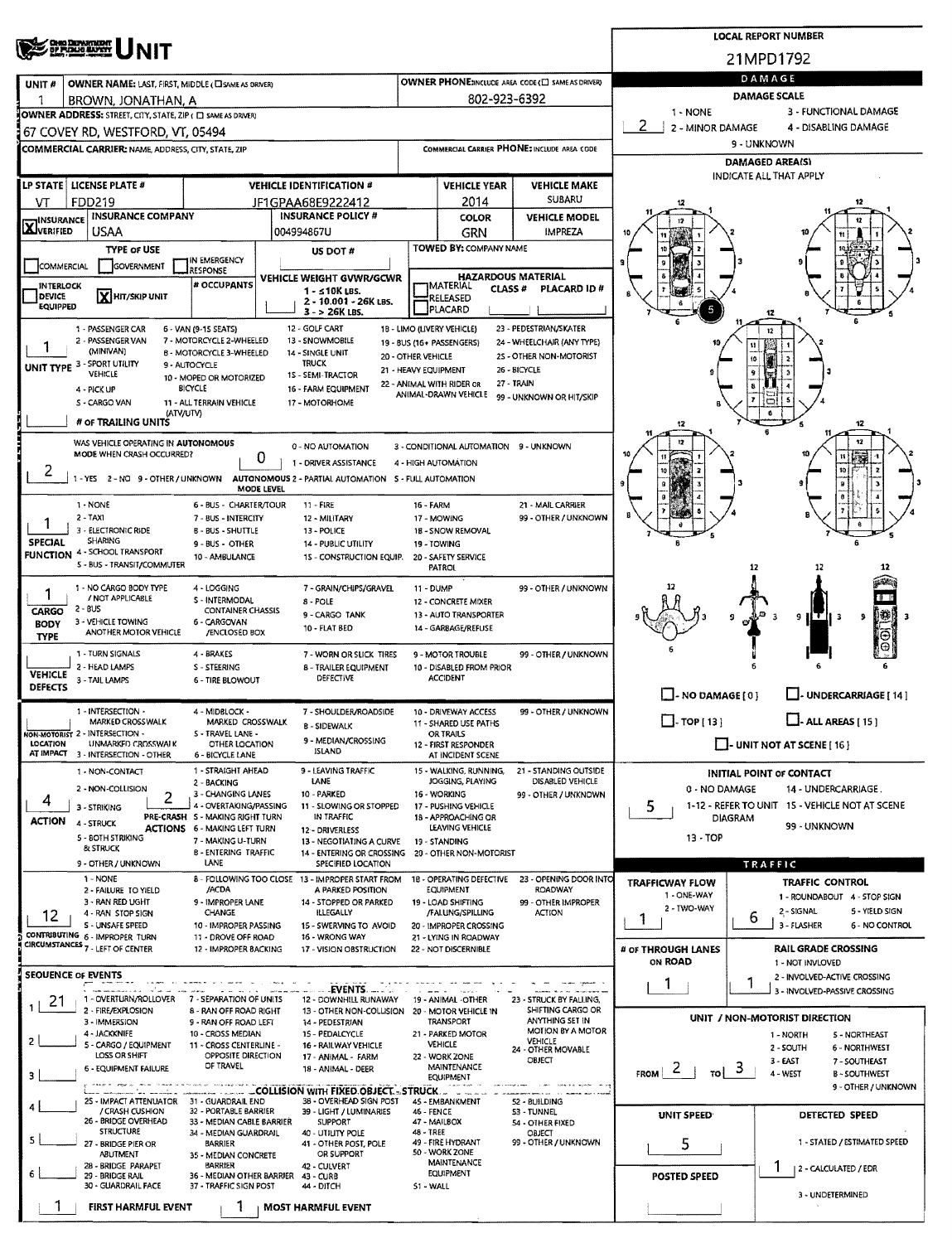|                                                                                                                                     | ' Cheo Department<br>, of Plealic Hafkit                                                            |                                                                        | <b>LOCAL REPORT NUMBER</b>                |                                                                                            |                                                                       |                                                   |                                                       |                                                                 |                        |                                                               |  |  |  |  |
|-------------------------------------------------------------------------------------------------------------------------------------|-----------------------------------------------------------------------------------------------------|------------------------------------------------------------------------|-------------------------------------------|--------------------------------------------------------------------------------------------|-----------------------------------------------------------------------|---------------------------------------------------|-------------------------------------------------------|-----------------------------------------------------------------|------------------------|---------------------------------------------------------------|--|--|--|--|
|                                                                                                                                     |                                                                                                     |                                                                        | 21MPD1792                                 |                                                                                            |                                                                       |                                                   |                                                       |                                                                 |                        |                                                               |  |  |  |  |
| UNIT#                                                                                                                               | OWNER NAME: LAST, FIRST, MIDDLE (CI SAME AS DRIVER)                                                 |                                                                        |                                           |                                                                                            |                                                                       |                                                   | OWNER PHONE:INCLUDE AREA CODE (C) SAME AS DRIVERY     | DAMAGE                                                          |                        |                                                               |  |  |  |  |
| 2                                                                                                                                   | FEIKERT SAND AND GRAVEL                                                                             |                                                                        |                                           |                                                                                            |                                                                       | 330-674-0038                                      |                                                       | <b>DAMAGE SCALE</b><br>3 - FUNCTIONAL DAMAGE<br>1 - NONE        |                        |                                                               |  |  |  |  |
|                                                                                                                                     | OWNER ADDRESS: STREET, CITY, STATE, ZIP ( C) SAME AS DRIVERY<br>6871 TR 605, MILLERSBURG, OH, 44654 |                                                                        |                                           | 2 - MINOR DAMAGE<br>4 - DISABLING DAMAGE                                                   |                                                                       |                                                   |                                                       |                                                                 |                        |                                                               |  |  |  |  |
|                                                                                                                                     | <b>COMMERCIAL CARRIER: NAME, ADDRESS, CITY, STATE, ZIP</b>                                          |                                                                        |                                           |                                                                                            |                                                                       |                                                   | COMMERCIAL CARRIER PHONE: INCLUDE AREA CODE           | 9 - UNKNOWN                                                     |                        |                                                               |  |  |  |  |
|                                                                                                                                     |                                                                                                     |                                                                        |                                           |                                                                                            |                                                                       |                                                   |                                                       |                                                                 | <b>DAMAGED AREA(S)</b> |                                                               |  |  |  |  |
|                                                                                                                                     | LP STATE   LICENSE PLATE #                                                                          |                                                                        |                                           | <b>VEHICLE IDENTIFICATION #</b>                                                            |                                                                       | <b>VEHICLE YEAR</b>                               | <b>VEHICLE MAKE</b>                                   | INDICATE ALL THAT APPLY                                         |                        |                                                               |  |  |  |  |
| OН                                                                                                                                  | <b>PGP3096</b>                                                                                      |                                                                        |                                           | 1FTSX21569EA68362                                                                          | FORD<br>2009                                                          |                                                   |                                                       | 12                                                              |                        |                                                               |  |  |  |  |
| <b>INSURANCE COMPANY</b><br><b>INSURANCE POLICY #</b><br><b>INSURANCE</b><br><b>AJVERIFIED</b><br><b>ACUITY INSURANCE</b><br>K37743 |                                                                                                     |                                                                        |                                           |                                                                                            |                                                                       | <b>COLOR</b><br>WHI                               | <b>VEHICLE MODEL</b><br>$F-250$                       |                                                                 |                        |                                                               |  |  |  |  |
|                                                                                                                                     | <b>TYPE OF USE</b>                                                                                  |                                                                        | US DOT#                                   |                                                                                            |                                                                       | TOWED BY: COMPANY NAME                            |                                                       |                                                                 |                        |                                                               |  |  |  |  |
| IN EMERGENCY<br>COMMERCIAL<br>GOVERNMENT<br><b>RESPONSE</b>                                                                         |                                                                                                     |                                                                        |                                           |                                                                                            |                                                                       |                                                   | <b>HAZARDOUS MATERIAL</b>                             |                                                                 |                        |                                                               |  |  |  |  |
| <b>INTERLOCK</b><br>DEVICE                                                                                                          | <b>HIT/SKIP UNIT</b>                                                                                | # OCCUPANTS                                                            |                                           | VEHICLE WEIGHT GVWR/GCWR<br>$1 - s10K$ LBS.                                                |                                                                       | <b>IMATERIAL</b><br><b>CLASS #</b>                | PLACARD ID#                                           |                                                                 |                        |                                                               |  |  |  |  |
| <b>EQUIPPED</b>                                                                                                                     |                                                                                                     |                                                                        |                                           | 2 - 10.001 - 26K LBS.<br>3 - > 26K LBS.                                                    |                                                                       | RELEASED<br>PLACARD                               |                                                       |                                                                 | 12                     |                                                               |  |  |  |  |
|                                                                                                                                     | 1 - PASSENGER CAR                                                                                   | 6 - VAN (9-15 SEATS)                                                   |                                           | 12 - GOLF CART                                                                             |                                                                       | 18 - LIMO (LIVERY VEHICLE)                        | 23 - PEDESTRIAN/SKATER                                |                                                                 |                        |                                                               |  |  |  |  |
|                                                                                                                                     | 2 - PASSENGER VAN<br>(MINIVAN)                                                                      | 7 - MOTORCYCLE 2-WHEELED<br>8 - MOTORCYCLE 3-WHEELED                   |                                           | 13 - SNOWMOBILE<br>14 - SINGLE UNIT                                                        | 20 - OTHER VEHICLE                                                    | 19 - BUS (16+ PASSENGERS)                         | 24 - WHEELCHAIR (ANY TYPE)<br>25 - OTHER NON-MOTORIST |                                                                 | 11<br>10               |                                                               |  |  |  |  |
|                                                                                                                                     | UNIT TYPE 3 - SPORT UTILITY<br>VEHICLE                                                              | 9 - AUTOCYCLE<br>10 - MOPED OR MOTORIZED                               |                                           | <b>TRUCK</b><br>15 - SEMI-TRACTOR                                                          | 21 - HEAVY EQUIPMENT                                                  |                                                   | 26 - BICYCLE                                          |                                                                 | 9                      |                                                               |  |  |  |  |
|                                                                                                                                     | 4 - PICK UP                                                                                         | <b>BICYCLE</b>                                                         |                                           | 16 - FARM EQUIPMENT                                                                        |                                                                       | 22 - ANIMAL WITH RIDER OR<br>ANIMAL-DRAWN VEHICLE | 27 - TRAIN<br>99 - UNKNOWN OR HIT/SKIP                |                                                                 |                        |                                                               |  |  |  |  |
|                                                                                                                                     | 5 - CARGO VAN<br>(ATV/UTV)                                                                          | 11 - ALL TERRAIN VEHICLE                                               |                                           | 17 - MOTORHOME                                                                             |                                                                       |                                                   |                                                       |                                                                 | ా                      |                                                               |  |  |  |  |
|                                                                                                                                     | # OF TRAILING UNITS                                                                                 |                                                                        |                                           |                                                                                            |                                                                       |                                                   |                                                       | 12                                                              |                        | 12                                                            |  |  |  |  |
|                                                                                                                                     | WAS VEHICLE OPERATING IN AUTONOMOUS<br>MODE WHEN CRASH OCCURRED?                                    |                                                                        | o                                         | 0 - NO AUTOMATION                                                                          |                                                                       | 3 - CONDITIONAL AUTOMATION 9 - UNKNOWN            |                                                       |                                                                 |                        | 12                                                            |  |  |  |  |
| z                                                                                                                                   | 1-YES 2-NO 9-OTHER/UNKNOWN                                                                          |                                                                        |                                           | 1 - DRIVER ASSISTANCE<br>AUTONOMOUS 2 - PARTIAL AUTOMATION 5 - FULL AUTOMATION             |                                                                       | 4 - HIGH AUTOMATION                               |                                                       |                                                                 |                        |                                                               |  |  |  |  |
|                                                                                                                                     |                                                                                                     |                                                                        | MODE LEVEL                                |                                                                                            |                                                                       |                                                   |                                                       |                                                                 |                        |                                                               |  |  |  |  |
|                                                                                                                                     | 1 - NONE<br>$2 - TAY$                                                                               | 6 - 8US - CHARTER/TOUR<br>7 - BUS - INTERCITY                          |                                           | 11 - FIRE<br>12 - MILITARY                                                                 | 16 - FARM                                                             | 17 - MOWING                                       | 21 - MAIL CARRIER<br>99 - OTHER / UNKNOWN             |                                                                 |                        |                                                               |  |  |  |  |
| <b>SPECIAL</b>                                                                                                                      | 3 - ELECTRONIC RIDE<br>SHARING                                                                      | 8 - BUS - SHUTTLE                                                      |                                           | 13 - POLICE                                                                                |                                                                       | 18 - SNOW REMOVAL                                 |                                                       |                                                                 |                        |                                                               |  |  |  |  |
|                                                                                                                                     | <b>FUNCTION 4 - SCHOOL TRANSPORT</b>                                                                | 9 - BUS - OTHER<br>10 - AMBULANCE                                      |                                           | 14 - PUBLIC UTILITY<br>15 - CONSTRUCTION EQUIP.                                            |                                                                       | 19 - TOWING<br>20 - SAFETY SERVICE                |                                                       |                                                                 |                        |                                                               |  |  |  |  |
|                                                                                                                                     | S - BUS - TRANSIT/COMMUTER                                                                          |                                                                        |                                           |                                                                                            |                                                                       | PATROL                                            |                                                       |                                                                 | 12                     |                                                               |  |  |  |  |
| 1                                                                                                                                   | 1 - NO CARGO BODY TYPE<br>/ NOT APPLICABLE                                                          | 4 - LOGGING<br>5 - INTERMODAL                                          |                                           | 7 - GRAIN/CHIPS/GRAVEL<br>8 - POLE                                                         | 11 - DUMP                                                             | 12 - CONCRETE MIXER                               | 99 - OTHER / UNKNOWN                                  |                                                                 |                        | T T                                                           |  |  |  |  |
| CARGO<br><b>BODY</b>                                                                                                                | $2 - BUS$<br>3 - VEHICLE TOWING                                                                     | <b>CONTAINER CHASSIS</b><br>6 - CARGOVAN                               |                                           | 9 - CARGO TANK                                                                             |                                                                       | 13 - AUTO TRANSPORTER                             |                                                       |                                                                 |                        | 縣寨<br>9<br>म् र ।<br>-3<br>9<br>-3                            |  |  |  |  |
| <b>TYPE</b>                                                                                                                         | ANOTHER MOTOR VEHICLE                                                                               | /ENCLOSED BOX                                                          |                                           | 10 - FLAT BED                                                                              |                                                                       | 14 - GARBAGE/REFUSE                               |                                                       |                                                                 |                        | Θ                                                             |  |  |  |  |
|                                                                                                                                     | 1 - TURN SIGNALS                                                                                    | 4 - BRAKES                                                             |                                           | 7 - WORN OR SLICK TIRES                                                                    |                                                                       | 9 - MOTOR TROUBLE                                 | 99 - OTHER / UNKNOWN                                  |                                                                 |                        |                                                               |  |  |  |  |
| <b>VEHICLE</b><br><b>DEFECTS</b>                                                                                                    | 2 - HEAD LAMPS<br>3 - TAIL LAMPS                                                                    | 5 - STEERING<br>6 - TIRE BLOWOUT                                       |                                           | 8 - TRAILER EQUIPMENT<br>DEFECTIVE                                                         |                                                                       | 10 - DISABLED FROM PRIOR<br><b>ACCIDENT</b>       |                                                       |                                                                 |                        |                                                               |  |  |  |  |
|                                                                                                                                     |                                                                                                     |                                                                        |                                           |                                                                                            |                                                                       |                                                   |                                                       | $\Box$ - NO DAMAGE $[0]$<br>LI-UNDERCARRIAGE [14]               |                        |                                                               |  |  |  |  |
|                                                                                                                                     | 1 - INTERSECTION -<br>MARKED CROSSWALK                                                              | 4 - MIDBLOCK -<br>MARKED CROSSWALK                                     |                                           | 7 - SHOULDER/ROADSIDE<br>8 - SIDEWALK                                                      | 10 - DRIVEWAY ACCESS<br>99 - OTHER / UNKNOWN<br>11 - SHARED USE PATHS |                                                   |                                                       | $\Box$ TOP [ 13 ]<br>L. ALL AREAS [ 15 ]                        |                        |                                                               |  |  |  |  |
| NON-<br>MOTORIST                                                                                                                    | 2 - INTERSECTION -<br>UNMARKED CROSSWALK                                                            | 5 - TRAVEL LANE -<br>OTHER LOCATION                                    |                                           | 9 - MEDIAN/CROSSING                                                                        | OR TRAILS<br>12 - FIRST RESPONDER                                     |                                                   |                                                       | - UNIT NOT AT SCENE [16]                                        |                        |                                                               |  |  |  |  |
| LOCATION                                                                                                                            | 3 - INTERSECTION - OTHER                                                                            | 6 - BICYCLE LANE                                                       |                                           | <b>ISLAND</b>                                                                              |                                                                       | AT INCIDENT SCENE                                 |                                                       |                                                                 |                        |                                                               |  |  |  |  |
|                                                                                                                                     | 1 - NON-CONTACT<br>2 - NON-COLLISION                                                                | 1 - STRAIGHT AHEAD<br>2 - BACKING                                      |                                           | 9 - LEAVING TRAFFIC<br>LANE                                                                |                                                                       | 15 - WALKING, RUNNING,<br>JOGGING, PLAYING        | 21 - STANDING OUTSIDE<br>DISABLED VEHICLE             | 0 - NO DAMAGE                                                   |                        | <b>INITIAL POINT OF CONTACT</b><br>14 UNDERCARRIAGE           |  |  |  |  |
| 4                                                                                                                                   | 10<br>3 - STRIKING                                                                                  | 3 - CHANGING LANES<br>4 - OVERTAKING/PASSING                           |                                           | 10 - PARKED<br>11 - SLOWING OR STOPPED                                                     |                                                                       | 16 - WORKING<br>17 - PUSHING VEHICLE              | 99 - OTHER / UNKNOWN                                  | 7                                                               |                        | 1-12 - REFER TO UNIT 15 - VEHICLE NOT AT SCENE                |  |  |  |  |
| <b>ACTION</b>                                                                                                                       | 4 - STRUCK                                                                                          | PRE-CRASH 5 - MAKING RIGHT TURN<br><b>ACTIONS 6 - MAKING LEFT TURN</b> |                                           | IN TRAFFIC<br>12 - DRIVERLESS                                                              |                                                                       | 18 - APPROACHING OR<br>LEAVING VEHICLE            |                                                       |                                                                 | DIAGRAM                | 99 - UNKNOWN                                                  |  |  |  |  |
|                                                                                                                                     | S - BOTH STRIKING<br><b>&amp; STRUCK</b>                                                            | 7 - MAKING U-TURN                                                      |                                           | 13 - NEGOTIATING A CURVE                                                                   |                                                                       | 19 - STANDING                                     |                                                       | $13 - TOP$                                                      |                        |                                                               |  |  |  |  |
|                                                                                                                                     | 9 - OTHER / UNKNOWN                                                                                 | 8 - ENTERING TRAFFIC<br>LANE                                           |                                           | 14 - ENTERING OR CROSSING<br>SPECIFIED LOCATION                                            |                                                                       | 20 - OTHER NON-MOTORIST                           |                                                       |                                                                 | TRAFFIC                |                                                               |  |  |  |  |
|                                                                                                                                     | 1 - NONE<br>2 - FAILURE TO YIELD                                                                    | /ACDA                                                                  |                                           | 8 - FOLLOWING TOO CLOSE 13 - IMPROPER START FROM<br>A PARKED POSITION                      |                                                                       | 18 - OPERATING DEFECTIVE<br>EQUIPMENT             | 23 - OPENING DOOR INTO<br>ROADWAY                     | <b>TRAFFICWAY FLOW</b>                                          |                        | <b>TRAFFIC CONTROL</b>                                        |  |  |  |  |
|                                                                                                                                     | 3 - RAN RED LIGHT                                                                                   | 9 - IMPROPER LANE<br>CHANGE                                            |                                           | 14 - STOPPED OR PARKED<br><b>ILLEGALLY</b>                                                 |                                                                       | 19 - LOAD SHIFTING<br>/FALLING/SPILLING           | 99 - OTHER IMPROPER<br><b>ACTION</b>                  | 1 - ONE-WAY<br>2 - TWO-WAY                                      |                        | 1 - ROUNDABOUT 4 - STOP SIGN<br>2 - SIGNAL<br>5 - YIELD SIGN  |  |  |  |  |
|                                                                                                                                     | 4 - RAN STOP SIGN<br>5 - UNSAFE SPEED                                                               | 10 - IMPROPER PASSING                                                  |                                           | 15 - SWERVING TO AVOID                                                                     |                                                                       | 20 - IMPROPER CROSSING                            |                                                       | 1                                                               | 6                      | 3 - FLASHER<br>6 - NO CONTROL                                 |  |  |  |  |
|                                                                                                                                     | CONTRIBUTING 6 - IMPROPER TURN<br>CIRCUMSTANCES $\tau$ - LEFT OF CENTER                             | 11 - DROVE OFF ROAD<br>12 - IMPROPER BACKING                           |                                           | 16 - WRONG WAY<br>17 - VISION OBSTRUCTION                                                  |                                                                       | 21 - LYING IN ROADWAY<br>22 - NOT DISCERNIBLE     |                                                       | # OF THROUGH LANES                                              |                        | <b>RAIL GRADE CROSSING</b>                                    |  |  |  |  |
|                                                                                                                                     |                                                                                                     |                                                                        |                                           |                                                                                            |                                                                       |                                                   |                                                       | ON ROAD                                                         |                        | 1 - NOT INVLOVED                                              |  |  |  |  |
|                                                                                                                                     | <b>SEOUENCE OF EVENTS</b>                                                                           |                                                                        | The contract of the services and analysis | <b>EVENTS EXERCISE</b>                                                                     |                                                                       |                                                   |                                                       |                                                                 |                        | 2 - INVOLVED-ACTIVE CROSSING<br>3 - INVOLVED-PASSIVE CROSSING |  |  |  |  |
| 20                                                                                                                                  | 1 - OVERTURN/ROLLOVER<br>2 - FIRE/EXPLOSION                                                         | 7 - SEPARATION OF UNITS<br>8 - RAN OFF ROAD RIGHT                      |                                           | 12 - DOWNHILL RUNAWAY 19 - ANIMAL -OTHER<br>13 - OTHER NON-COLLISION 20 - MOTOR VEHICLE IN |                                                                       |                                                   | 23 - STRUCK BY FALLING,<br>SHIFTING CARGO OR          |                                                                 |                        |                                                               |  |  |  |  |
|                                                                                                                                     | 3 - IMMERSION<br>4 - JACKKNIFE                                                                      | 9 - RAN OFF ROAD LEFT<br>10 - CROSS MEDIAN                             |                                           | 14 - PEDESTRIAN<br>15 PEDALCYCLE                                                           |                                                                       | TRANSPORT<br>21 - PARKED MOTOR                    | ANYTHING SET IN<br>MOTION BY A MOTOR                  |                                                                 |                        | UNIT / NON-MOTORIST DIRECTION                                 |  |  |  |  |
| $\overline{2}$                                                                                                                      | S - CARGO / EQUIPMENT<br>LOSS OR SHIFT                                                              | 11 - CROSS CENTERLINE -<br>OPPOSITE DIRECTION                          |                                           | 16 - RAILWAY VEHICLE                                                                       |                                                                       | <b>VEHICLE</b>                                    | <b>VEHICLE</b><br>24 - OTHER MOVABLE                  | 1 - NORTH<br><b>5 - NORTHEAST</b><br>2 - SOUTH<br>6 - NORTHWEST |                        |                                                               |  |  |  |  |
| 3                                                                                                                                   | 6 - EQUIPMENT FAILURE                                                                               | OF TRAVEL                                                              |                                           | 17 - ANIMAL - FARM<br>18 - ANIMAL - DEER                                                   |                                                                       | 22 - WORK ZONE<br>MAINTENANCE                     | OBJECT                                                | $F_{ROM}$   2<br>TO !                                           | - 1                    | 3 - EAST<br>7 - SOUTHEAST<br>4 - WEST<br>8 - SOUTHWEST        |  |  |  |  |
|                                                                                                                                     | المعامل المناسبة.<br>وسعد والماء المناسبة                                                           | 欲の人の                                                                   |                                           | COLLISION WITH FIXED OBJECT. - STRUCK.                                                     |                                                                       | EQUIPMENT<br>T.                                   | $\sqrt{m m_{\rm Pl}}$ years of                        |                                                                 |                        | 9 - OTHER / UNKNOWN                                           |  |  |  |  |
|                                                                                                                                     | 25 - IMPACT ATTENUATOR 31 - GUARDRAIL END<br>/ CRASH CUSHION                                        | 32 - PORTABLE BARRIER                                                  |                                           | 38 - OVERHEAD SIGN POST<br>39 - LIGHT / LUMINARIES                                         | 46 - FENCE                                                            | 45 - EMBANKMENT                                   | 52 - BUILDING<br><b>S3 - TUNNEL</b>                   | <b>UNIT SPEED</b>                                               |                        |                                                               |  |  |  |  |
|                                                                                                                                     | 26 - BRIDGE OVERHEAD<br><b>STRUCTURE</b>                                                            | 33 - MEDIAN CABLE BARRIER<br>34 - MEDIAN GUARDRAIL                     |                                           | <b>SUPPORT</b><br>40 - UTIUTY POLE                                                         | 48 - TREE                                                             | 47 - MAILBOX                                      | 54 - OTHER FIXED<br>OBJECT                            |                                                                 |                        | <b>DETECTED SPEED</b>                                         |  |  |  |  |
| 5                                                                                                                                   | 27 - BRIDGE PIER OR<br>ABUTMENT                                                                     | BARRIER<br>35 - MEDIAN CONCRETE                                        |                                           | 41 - OTHER POST, POLE<br>OR SUPPORT                                                        |                                                                       | 49 - FIRE HYDRANT<br>50 - WORK ZONE               | 99 - OTHER / UNKNOWN                                  |                                                                 |                        | 1 - STATED / ESTIMATED SPEED                                  |  |  |  |  |
|                                                                                                                                     | 28 - BRIDGE PARAPET<br>29 - BRIDGE RAIL                                                             | <b>BARRIER</b><br>36 - MEDIAN OTHER BARRIER 43 - CURB                  |                                           | 42 - CULVERT                                                                               |                                                                       | MAINTENANCE<br><b>EQUIPMENT</b>                   |                                                       | 2 - CALCULATED / EDR                                            |                        |                                                               |  |  |  |  |
|                                                                                                                                     | 30 - GUARDRAIL FACE                                                                                 | 37 - TRAFFIC SIGN POST                                                 |                                           | 44 - DITCH                                                                                 | 51 - WALL                                                             |                                                   |                                                       | POSTED SPEED                                                    | 3 - UNDETERMINED       |                                                               |  |  |  |  |
|                                                                                                                                     | FIRST HARMFUL EVENT                                                                                 |                                                                        |                                           | <b>MOST HARMFUL EVENT</b>                                                                  |                                                                       |                                                   |                                                       |                                                                 |                        |                                                               |  |  |  |  |
|                                                                                                                                     |                                                                                                     |                                                                        |                                           |                                                                                            |                                                                       |                                                   |                                                       |                                                                 |                        |                                                               |  |  |  |  |